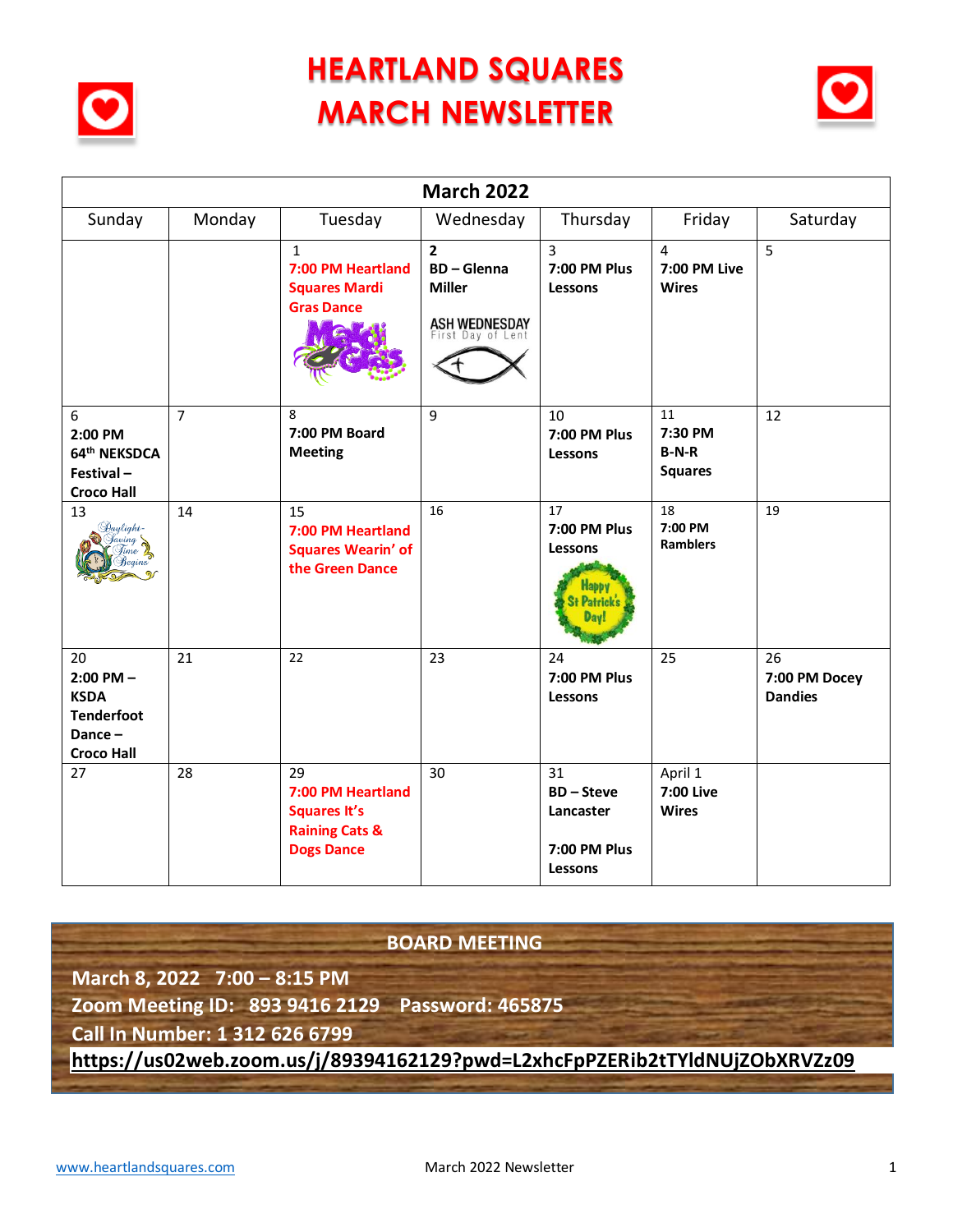## **Letter from the Presidents . . .**

It's election time! Please come out and cast your vote at the Club dance on March 29, 2022. Each year four of eight offices are up for election with terms of 2 years beginning on June 1. This year we'll vote on the offices of President, Assistant Treasurer, Corresponding Secretary and Lessons Chair. Our recommended Board, holding office from June 1, 2022, to May 31, 2024, follows:

President: Assistant Treasurer: Mary Callen Corresponding Secretary: Lessons Chair: Cindy Shedor

The existing Board, holding office thru May 31, 2023, is: Vice President: Larry Hettinger Recording Secretary: Janet Hettinger Treasurer: Roseanne Rohrbach Refreshments Chair:

You'll notice there are three openings. The offices of President and Corresponding Secretary will be vacated on May 31 of this year. The Refreshments Chair has been open for nearly a year. We will continue to look for Club members to help serve. It is recommended that new members enjoy dancing with the Club for a year before joining the Board. Please reach out to either Mike Shedor, Cindy Shedor or Janet Hettinger to help fill one of our vacancies.

Additional appointed offices on the Board are: KSDA Delegate: T. J. Rowe HOA Federation Delegate: Linda and Martin Kline\* NW MO Federation Delegate: Mary Trabue\*

\*Mary Trabue along with Linda and Martin Kline have just joined the Board as Delegates! Thank you!

Moving onto more club business…

In support of Jay and Linda Krebs, we hope to donate two baskets as silent auction items for the May 15 Missouri Patriot Paws dance hosted by Savannah Sashayers. Kim Sincox and Angel Rarick-Smith have agreed to coordinate this task. One basket theme is Wine & Cheese, but may include glasses, crackers, chocolate, etc. The second basket will have a dog theme - treats, toys, bowls, books, etc. If you wish to donate an item for one of these baskets, please bring it to a dance during the months of March and April.

For your dancing pleasure…On March 1st, we'll celebrate Mardi Gras. Something fun with beads is planned. Our St. Patrick's Day dance is March 15th and we end the month with It's Raining Cats and Dogs dance. Let's see how creative we can be with animal prints. We hope to see you there!

Mike and Cindy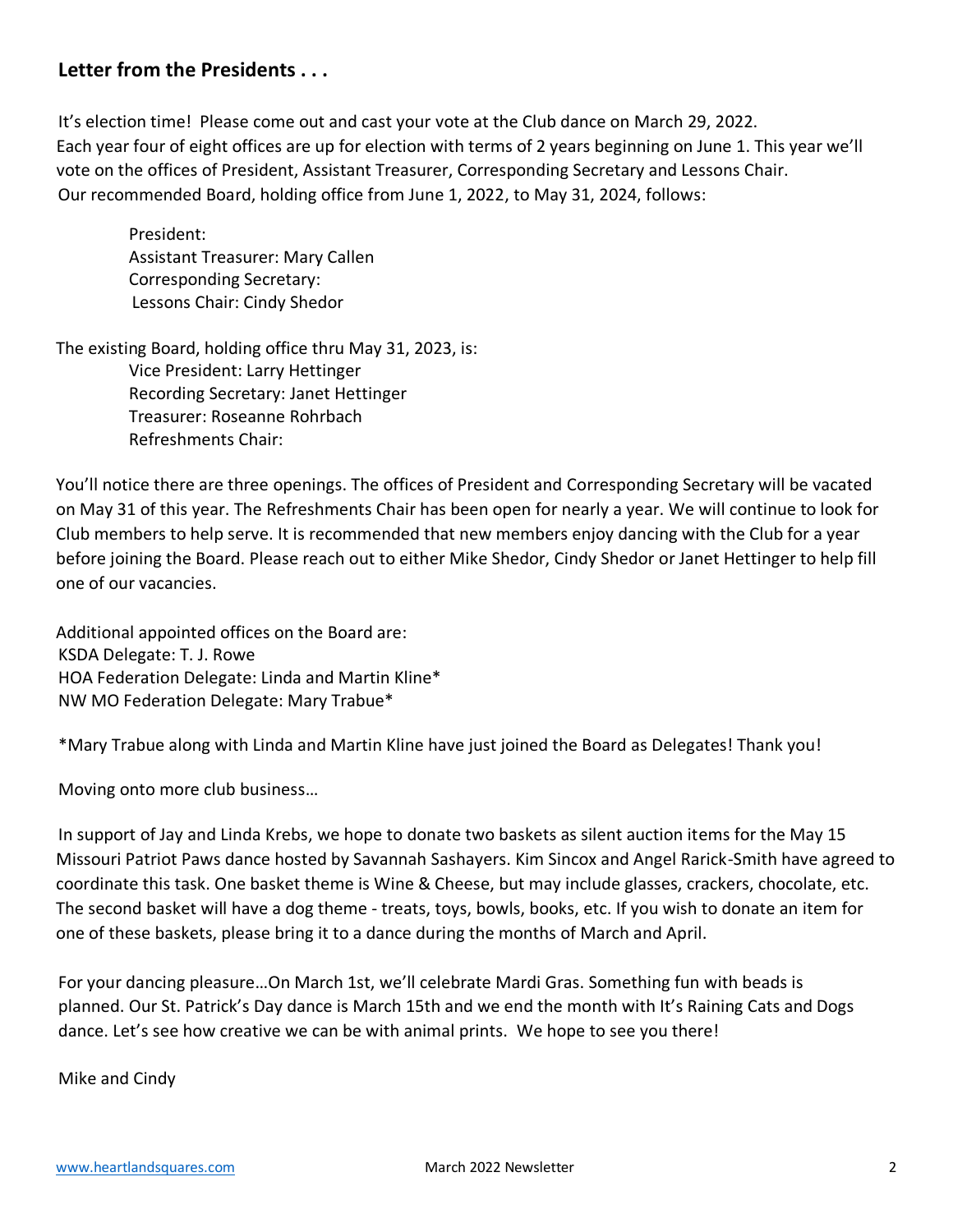# **PLUS LESSONS**

Plus lessons continue at 7 PM on Thursday nights at Colonial Church, 7039 Mission Road, Prairie Village, Kansas. Due to weather issues, we were off to a slow start, but still had four squares the first night!

Contact Tom Newsom at 913-485-0244 or [newson95@gmail.com](mailto:newson95@gmail.com) or just come - \$5.00/ person.

Tom and Dora Newsom Lessons Chairpersons

| <b>VISITATION SCHEDULE FOR MARCH 2022</b> |                                                                                                                |                                                                                                                                                   |                                                   |
|-------------------------------------------|----------------------------------------------------------------------------------------------------------------|---------------------------------------------------------------------------------------------------------------------------------------------------|---------------------------------------------------|
| <b>DATE</b>                               | <b>DANCE DETAILS</b>                                                                                           | <b>LOCATION</b>                                                                                                                                   | <b>CALLER/CUER</b>                                |
| Friday, March 4                           | Live Wires<br>MS, Plus, Lines<br>7:00 - 9:30 PM<br>Gospel Dance, Pot Luck                                      | Belton Christian Church,<br>409 Airway Lane (Airway Lane<br>and Westover Road), Belton,<br>Missouri 64012                                         | Caller: Dana Schirmer                             |
| Friday, March 11                          | <b>B-N-R Squares</b><br>MS, Plus, Rounds, Lines<br>7:30 - 10:00 PM<br>Wearin' of the Green<br>Dance            | <b>Gashland United Methodist</b><br>Church<br>7715 North Oak Trafficway<br>Kansas City, Missouri 64118                                            | Caller: Lynn Nelson<br><b>Rounds: Dan Pearson</b> |
| Friday, March 18                          | <b>Ramblers</b><br>MS, Plus, Lines<br>7:00 - 9:30PM<br><b>NEW TIME</b><br>Everybody is a Little Irish<br>Dance | South Valley Middle School<br>1000 Midjay Drive<br>Liberty, Missouri 64068                                                                        | Caller: Romney Tannehill<br>(NC)                  |
| Saturday, March 26                        | Docey Dandies<br>MS, Plus, Lines<br>7:00 - 9:30 PM<br>Fiesta Sombrero Dance                                    | Grange Building,<br>Johnson County Fairgrounds,<br>North Elm Street & East<br>Washington Street, 136 East<br>Washington, Gardner, Kansas<br>66030 | <b>Caller: Mike Salerno</b>                       |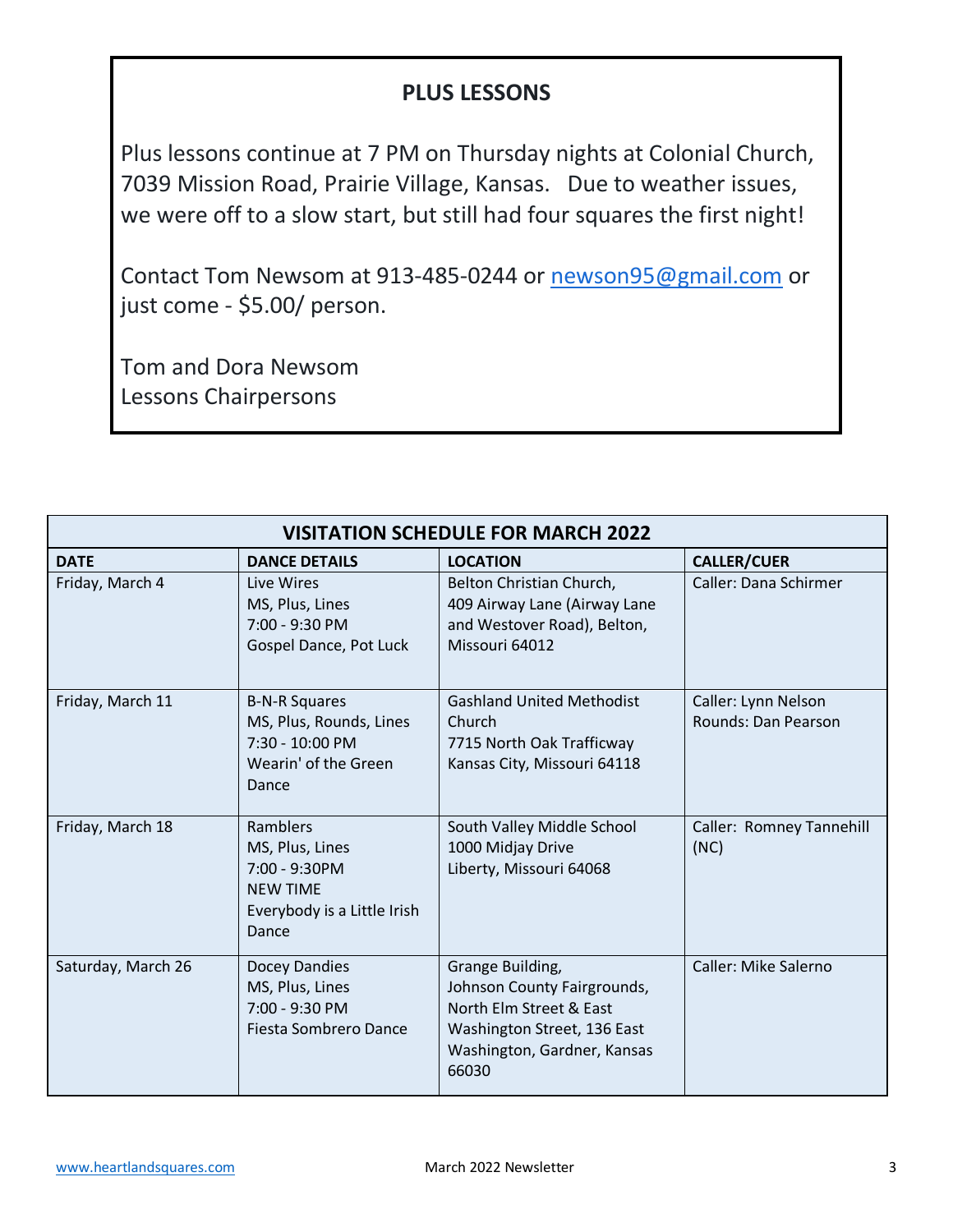| <b>VISITATION SCHEDULE FOR APRIL 2022</b> |                                                                                                                                                                                               |                                                                                                                                                                                          |                                                                                                                                                                                                                     |  |
|-------------------------------------------|-----------------------------------------------------------------------------------------------------------------------------------------------------------------------------------------------|------------------------------------------------------------------------------------------------------------------------------------------------------------------------------------------|---------------------------------------------------------------------------------------------------------------------------------------------------------------------------------------------------------------------|--|
| <b>DATE</b>                               | <b>DANCE DETAILS</b>                                                                                                                                                                          | <b>LOCATION</b>                                                                                                                                                                          | <b>CALLER/CUER</b>                                                                                                                                                                                                  |  |
| Friday, April 1                           | <b>Live Wires</b><br>MS, Plus, Lines<br>7:00 - 9:30 PM<br><b>April Showers bring May</b><br><b>Flowers Dance, Picnic Lunch</b>                                                                | <b>Belton Christian Church,</b><br>409 Airway Lane (Airway<br>Lane and Westover Road),<br>Belton, Missouri 64012                                                                         | <b>Caller: Dana Schirmer</b>                                                                                                                                                                                        |  |
| Friday, April 8                           | <b>B-N-R Squares</b><br>MS, Plus, Rounds, Lines<br>7:30 - 10:00 PM<br><b>Sock Hop Dance</b>                                                                                                   | <b>Gashland United Methodist</b><br>Church<br>7715 North Oak Trafficway<br>Kansas City, Missouri 64118                                                                                   | <b>Caller: Lynn Nelson</b><br><b>Rounds: Dan Pearson</b>                                                                                                                                                            |  |
| Saturday, April 9                         | <b>Docey Dandies</b><br>MS, Plus, Lines<br>7:00 - 9:30 PM<br><b>Easter Eggs Dance</b>                                                                                                         | <b>Grange Building,</b><br><b>Johnson County Fairgrounds,</b><br><b>North Elm Street &amp; East</b><br><b>Washington Street, 136 East</b><br>Washington, Gardner,<br><b>Kansas 66030</b> | <b>Caller: Mike Salerno</b>                                                                                                                                                                                         |  |
| Friday, April 15                          | <b>Ramblers</b><br>MS, Plus, Lines<br>7:00 - 9:30PM<br><b>NEW TIME</b><br><b>Daffodil Dance</b>                                                                                               | <b>South Valley Middle School</b><br>1000 Midjay Drive<br>Liberty, Missouri 64068                                                                                                        | Caller: Bill Kanai                                                                                                                                                                                                  |  |
| Saturday, April 16                        | <b>Cross Trailers</b><br>MS, Plus, Lines<br>Dance 7:00-9:30PM<br><b>April Showers Dance</b>                                                                                                   | <b>Graceway Fellowship Hall</b><br>5460 Blue Ridge Cutoff<br>Raytown, MO 64133                                                                                                           | <b>Caller: Evan Pauley</b><br><b>Lines: Carolyn Goucher</b>                                                                                                                                                         |  |
| Friday, April 22                          | <b>HOA Annual Convention</b><br>(Fed Dance), Special Dance,<br>7:00 - 10:00PM<br>\$8 advance, \$10 at the door                                                                                | <b>Osage Trail Middle School</b><br>2101 N. Twyman Rd.<br>Independence, MO                                                                                                               | Caller: area callers<br>Featured Caller: Lee Hailey,<br><b>Glendale AZ</b>                                                                                                                                          |  |
| Saturday, April 23                        | <b>HOA Annual Convention</b><br>(Fed Dance), Special Dance,<br>1:30 - 10:30PM<br>\$15 advance, \$17 at the door<br><b>Both Days:</b><br>\$20 advance, \$25 at the door<br>Youth under 18 FREE | <b>Osage Trail Middle School</b><br>2101 N. Twyman Rd.<br>Independence, MO                                                                                                               | <b>Caller: area callers</b><br>Featured Caller: Lee Hailey,<br><b>Glendale AZ</b><br><b>Workshop Saturday</b><br>Afternoon:<br>1. Fun New Choreography<br>2. Progressive, Mutating &<br><b>Kaleidoscope Squares</b> |  |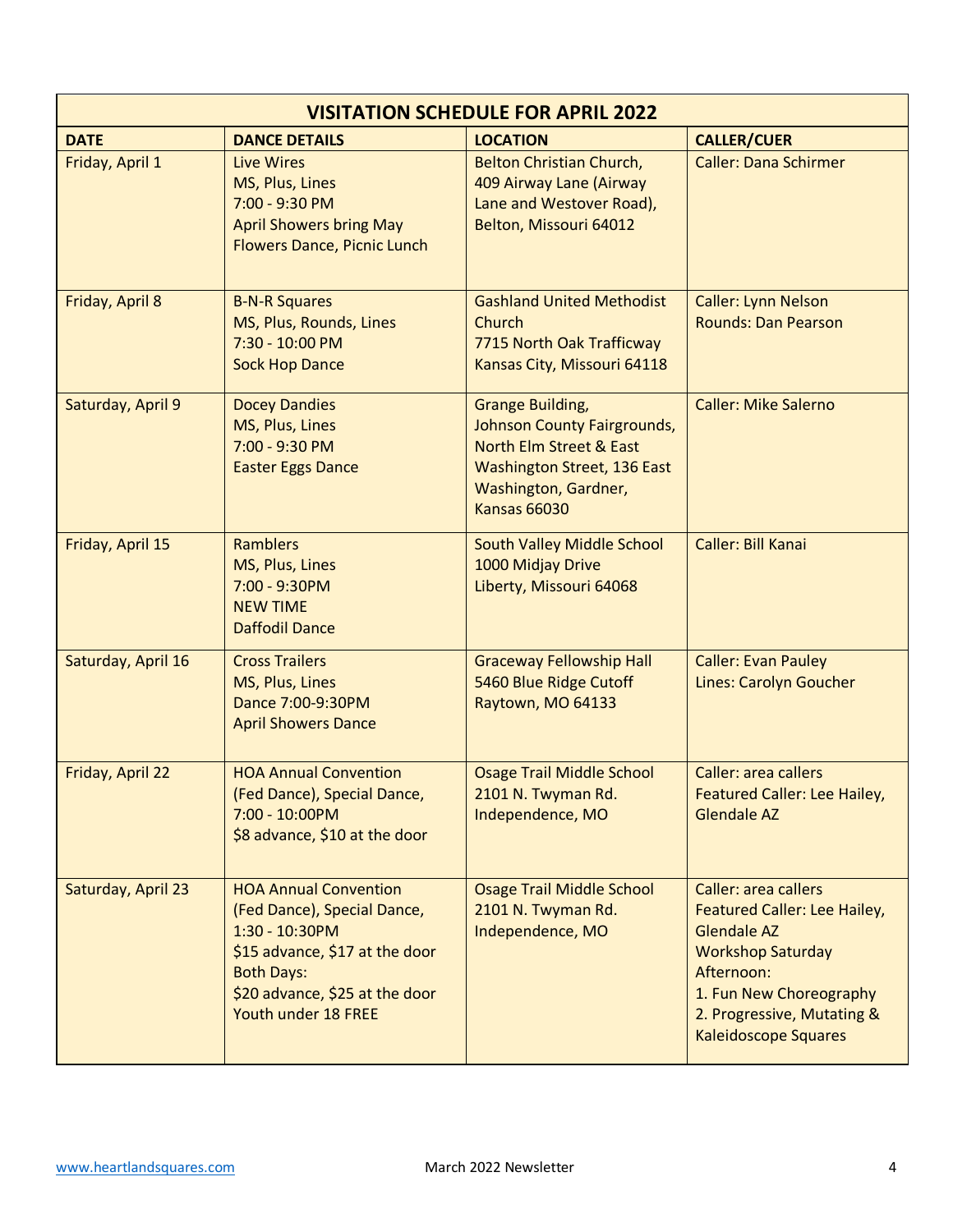**Heartland Squares Spring Dance Schedule** 





**Jay Krebs** Club Caller

### **Plus Dance Lessons**

Colonial Church, 7039 Mission Road, Prairie Village, KS Thursdays, 7:00 PM - 9:00 PM Face masks recommended, not required.

February 10, 17, 24 March 3, 10, 17, 24 April 7, 14, 21, 28



Contact Mike (913-375-5009) or Cindy (913-375-6013) for any additional information

|           | Face masks are recommended, not required.    |
|-----------|----------------------------------------------|
|           | 7:00 PM - 9:00 PM                            |
| March 1:  | Mardi Gras                                   |
| March 15: | Wearing of the Green                         |
| March 29: | It's Raining Cats & Dogs (animal themed)     |
| April 5:  | <b>Easter Bonnet</b>                         |
| April 19: | Pajama Dance                                 |
| May 3:    | Cinco De Mayo                                |
| May 17:   | Circus Circus (circus themed)                |
| May 31:   | Start your Engines (car, truck, train, etc.) |

**Mainstream and Plus Square Dancing** 

Colonial Church, 7039 Mission Road, Prairie Village, KS

## **WINTER BLUES FUN**